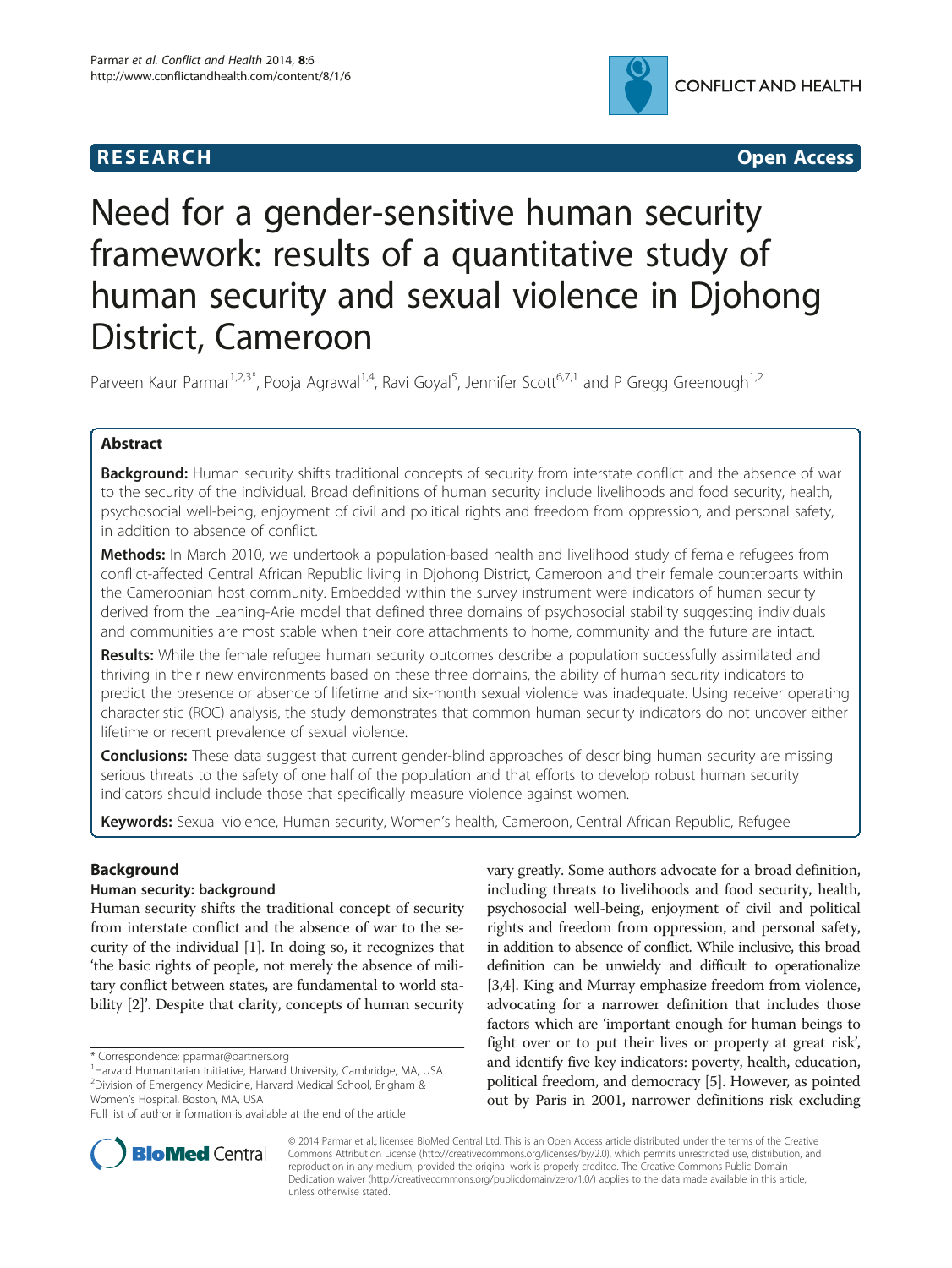important threats to personal security that do not relate to these five indicators [[3\]](#page-10-0). Hastings developed a Human Security Index that attempts to move beyond United Nations Development Programme's (UNDP) Human Development Index to include various national measures of stability and inequity in society (including gender, environment, health, a 'social fabric index', and measures of corruption). His approach, however, does not include a measure of violence against women, a measure he suggests is a 'women's health issue' as opposed to a human security issue [[6](#page-10-0)]. Authors have posited that a 'gender-blind' approach to human security will similarly miss important threats to individual and community security [\[7](#page-10-0)-[9](#page-10-0)].

Multiple authors have explored the role of inequality and oppression in inter- and intrastate violence. In general, studies have found that greater social disparities between segments of society are associated with greater levels of conflict [[8,10](#page-10-0),[11](#page-10-0)]. The role of gender inequity in conflict has also been previously explored. Melander found that states with higher rates of gender inequity, as measured by female participation in parliament and female to male higher education attainment ratio, have higher rates of intrastate conflict [\[12\]](#page-10-0). Similarly, Caprioli found that states with higher levels of gender inequity had higher rates in intrastate violence between 1960 and 2001 [\[8](#page-10-0)].

Assessing levels of human security remains challenging. Given the links described between human security indicators and a greater propensity to intra- and interstate conflict, measurement of human security could be used both to herald potential deterioration within a conflict and to monitor progress of post-conflict state conditions. Leaning and Arie in 2001 [[10\]](#page-10-0) developed a model designed for this purpose. Based on experiential knowledge and extensive qualitative review of human security as understood in African populations that have been insecure, the Leaning-Arie model argues that a population requires a 'core bundle of basic resources: material psychological and social' to ensure a minimum level of survival. 'If minimum material inputs can be guaranteed and if efforts can be made to shore up basic social coping capacities, societies will be more stable and less prone to fragmentation, violence and atrocity' [[10\]](#page-10-0). This model moves beyond measurement of basic material supports (food, water, shelter, income) to incorporate critical psychosocial components associated with individual security: namely, 'a sense of home and safety, constructive family and social supports, and an acceptance of the past and positive grasp of the future [\[10](#page-10-0)]'. These three domains of home, community, and positive sense of future reflect the ways humans relate to themselves, each other, and the world: '[humans] are anchored and seek safety in a sense of home; they find meaning, identity, and functional support in their relationships with family and community; and they build their lives through time, depending upon their sense of trust in the future and their sense of freedom from the past [[10](#page-10-0)]'. The main strength of this model is its ability to detect threats to human security at a more granular level that may be used to predict community level violence—a key difference from other approaches that focus on aggregate national indicators. This model, however, does not explicitly incorporate gender sensitive measures.

# Cameroon

The following study explores human security and gender using quantitative measures in Djohong District, Cameroon, a rural region to where members of the Mbororo tribe from the Central African Republic (CAR) have fled in response to a decade of targeted killings, kidnappings, forced taxation and extortion, beatings, and the burning and looting of their homes and villages [\[13,14](#page-10-0)]. These human rights violations have occurred at the hands of government troops, anti-government rebel groups, and opportunistic gangs of bandits known locally as coupeurs de route [[15\]](#page-10-0). At the time of this study, an estimated 80,000 had fled across CAR's western border into Cameroon [\[13\]](#page-10-0), 21,000 of whom, as of 2010, lived as refugees in the sparsely populated and mainly agricultural Djohong. During their flight, the coupeurs de route targeted the Mbororo, locally perceived as wealthy pastoralists, stealing their livestock or kidnapping their family members and forcing them to pay large ransoms. Arriving in Djohong with little or no assets, the Mbororo refugees had become considerably dependent on the international aid community and Cameroonian host population. In early 2007, the United Nations Office for the Coordination of Humanitarian Affairs (UNOCHA) cited a high burden of sexual violence in the internally displaced and refugee population, but detailed statistics were lacking [[16](#page-10-0)].

We examined human security indicators based on the Leaning-Arie model and performed a population-based study for measures of sexual and gender based violence. From this, we used the model to determine whether a human security framework that does not specifically incorporate measures related to gender would capture insecurity faced by women affected by displacement and recent conflict, and to assess whether or not genderspecific measures are needed when measuring human security.

# Methods

In March 2010, we undertook a population-based study conducted in Djohong District, Cameroon to better ascertain women's health needs within the refugee and Cameroonian host communities [\[17\]](#page-11-0). Embedded within the survey instrument were indicators of human security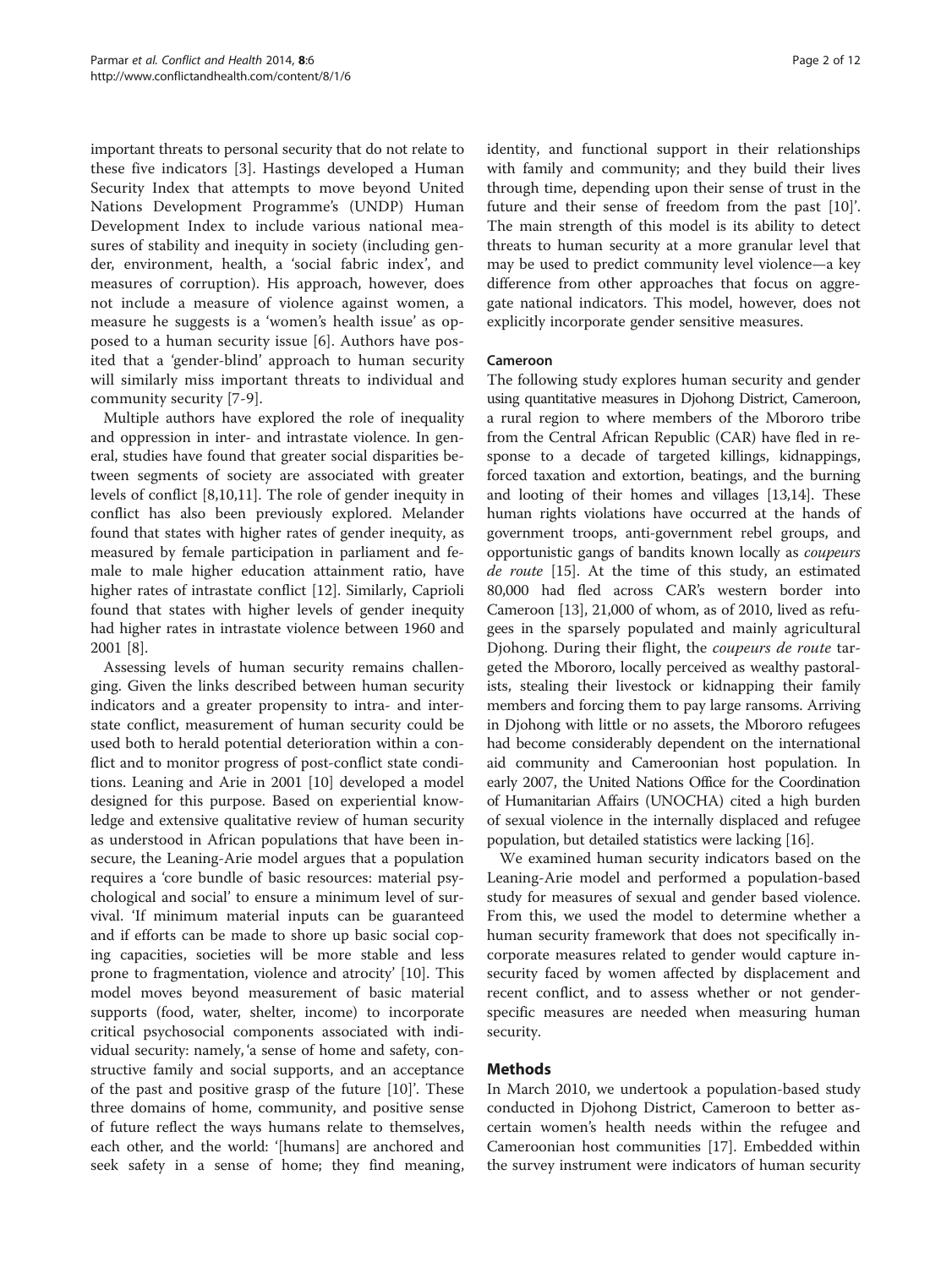derived from the Leaning-Arie model, assessing three domains of psychosocial stability that suggest individuals and communities are most stable when their core attachments to home, community and the future are intact. The Leaning-Arie model was selected as it was designed to be used for community-level, ongoing measurement of human security that could be used to assess a community's tendency toward instability and conflict over time [[10\]](#page-10-0). The domain of sense of attachment to home includes a 'sustainable sense of home and safety providing identity, recognition, and freedom from fear' measured as 1) number of years in current location; 2) proportion of the population who own land; and 3) self-reported sense of safety. Sense of attachment to community, the second domain in the model, elaborates the individual's relationship to their community as 'a network of constructive social or familial support, providing identity, recognition, participation and autonomy' [[10\]](#page-10-0), such that sudden changes in economic or political circumstances, or perceived inequalities relative to others that appear not to be improving can potentially precipitate violent behavior. Indicators used to measure attachment to community include 1) measures of dynamic inequality between members of different groups, including income and assets; and 2) subjective sense of ties to and inclusion in one's community or village. The third domain is a positive grasp of the future which includes 'the confidence that one's own capacities, and the external social and political structures that confer meaning and stability, will persist for some indefinite period into the future' [[10](#page-10-0)]. This can be measured by an individual's plans to remain in the current village, raise children in the current village, and plans to plant for future harvests. The text below outlines these three domains and provides examples of how each was specifically studied.

# Human security framework: Leaning Arie model Attachment to Home:

- Number of years living in this village
- Does any extended family live in this village?
- Do you own land?
- Do you feel safe in this village?

# Attachment to Community:

- Is your home made from mud brick or grass/reeds/ sticks/tarp?
- How much land do you own? How much livestock do you own?
- Do you feel attached to the community in this village?
- If you needed medical care, would someone take you to the hospital?

# Positive outlook for the Future:

- Do you want to grow old and die in this village?
- Will your children be working in this village in 10 years?
- Will you be using your land in 2 years?
- Do you plan to stay in this village?

# Sampling strategy

Female refugee and host population participants were selected using a two-stage household cluster design. The first stage included a random selection of 40 clusters (villages) weighted by refugee and host population estimates from the UN High Commissioner for Refugees (UNHCR) registration lists of January 2010 and from Djohong District government officials, respectively. The latter figures were 2010 estimates of the Cameroonian population using 2006 census figures adjusted for annual population growth. Since the human security dataset came from a study designed to also characterize genderbased violence (GBV) in the region, the estimated prevalence of GBV was used to determine sample size. Based on an estimated prevalence of 20-30% from previous GBV studies in Africa [[18\]](#page-11-0), a desired precision of 0.05, and a design effect of 2.0, we estimated a sample size between 500 and 650, assuming a non-response rate of 5%. Since observations within a cluster may be more alike than observations across clusters, particularly with shared perceptions of human security, we took this intra-cluster correlation into account in the sample size calculation. This design effect, defined as the ratio of the variance taking into account the cluster sample design and variance of a simple random sample design with the same number of observations, was conservatively estimated at 2.0 based both on previous sexual violence studies [[19,20\]](#page-11-0). To minimize the possibility of increased intra-cluster correlation and homogeneity on the outcome of sexual violence prevalence and to limit design effect, we sampled more clusters in the first stage and fewer households in the second stage [\[21\]](#page-11-0); the second stage included 15 randomly selected women per cluster for a final sample size of 600 respondents.

In stage one, clusters were defined as villages. To account for the modest variation in village populations across the district, probability proportional to size (PPS) sampling was used to randomly select clusters. As the refugee population does not live in segregated areas but is interspersed among the host Cameroonian villages [[13\]](#page-10-0), we reasoned that random sampling in each village would result in a sample demographic similar to the population demographic. All villages in Djohong District were considered for possible selection. The World Health Organization's (WHO) Extended Program on Immunization (EPI) method [[22](#page-11-0)] was used in the second stage to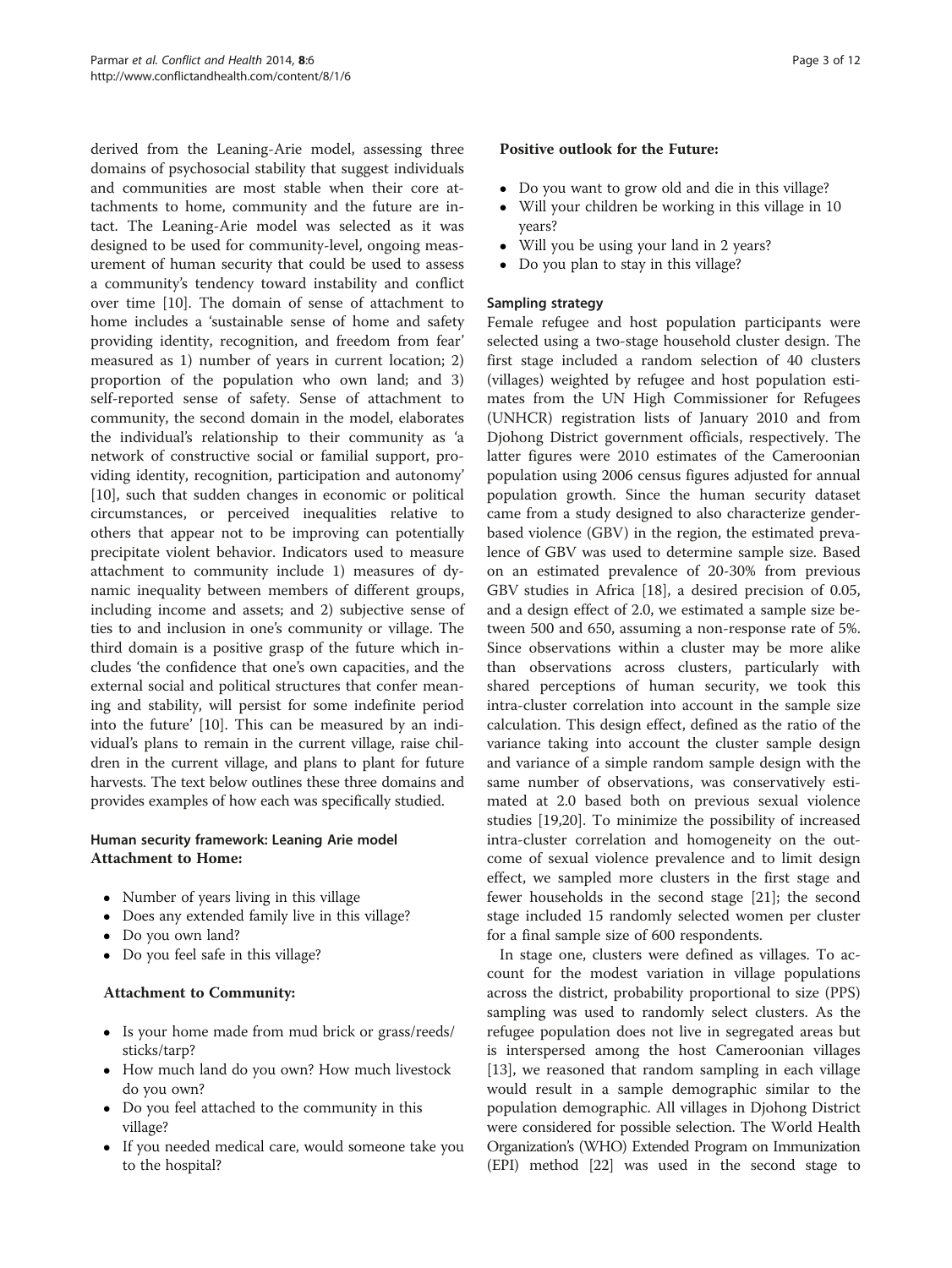randomly select the 15 respondent households in each village. A household was defined as a group of individuals living under the same roof and eating meals from the same pot. Village chiefs assisted the research team to identify the geographic center of each village selected. From that point, the team randomly selected a direction by spinning a pen on a flat surface and then randomly selected a number of houses to pass to reach the first sampled household. Each subsequent household whose door was nearest to the door of the previous household was surveyed until all 15 surveys within the cluster were completed. To minimize non-response, a pre-visit announcement was sent to each village cluster to request the presence of all adult women in the village for the day of sampling. Three attempts were made to contact selected households where respondents were initially unavailable. When, as a result of PPS sampling, larger villages contained more than one cluster, clusters were geographically distributed according to the location of population centers.

### Survey

At each village cluster, the study was announced as a women's health study for purposes of safety and confidentiality. The team queried the adult female  $(\geq 18$  years of age) head of household on household demographics, human security, household economy and assets, level of education, food security, water, fuel, shelter, access to health care, self-reported mental health, self-reported reproductive health and sexual violence experienced by the respondent only. In polygamous households, the senior wife was interviewed, a decision based on cultural custom.

For the purposes of this study, sexual violence was defined as any physically or verbally forced sexual act, including molestation, forced undressing, forced or unwelcome touching of a sexual nature, forced intercourse, forced insertion of an object into any body cavity or any other non-consensual sexual act, whether completed or not.

Perpetrators were defined as the person or persons responsible for the forced act. Refugees were defined according to the UNHCR definition: 'owing to a well-founded fear of being persecuted for reasons of race, religion, nationality, membership of a particular social group or political opinion, is outside the country of his nationality, and is unable to, or owing to such fear, is unwilling to avail himself of the protection of that country [[23\]](#page-11-0)'. Given considerations of confidentiality, no identification or proof was used to verify refugee status.

The survey instrument, much of which had been field tested the previous year for a baseline prevalence study on sexual violence, was translated and back-translated by bilingual French-English speakers in Cameroon, then tested and colloquially adjusted by data collectors who were local health professionals (with the Cameroonian Ministry of Health at Djohong Hospital) as well as local community health workers on staff with an international health non-governmental organization (NGO). Training included detailed explorations of each question with fine-tuning of terms and translation in French and in the local language, Fulfulde. Data collectors were then trained on the sampling methodology, including the EPI method, using simulated models of villages with varying configurations. Following training on the survey instrument, interviews were conducted in Fulfulde in a setting that ensured privacy and confidentiality.

# Human subjects protection

This study was conducted in accordance with the WHO ethical and safety recommendations for researching, documenting and monitoring sexual violence in emergencies [[24\]](#page-11-0). Due to high rates of illiteracy, the team obtained oral consent prior to administration of the survey and specifically informed the respondents that the survey would ask about sexual violence as a women's health and livelihood concern. Prior to survey questions on sexual violence, a second verbal consent was obtained to allow the participant an opportunity to refuse to answer questions in this section. Respondents were assured that their names would not be recorded, that there would be no penalties or benefits for refusing or agreeing to participate, and were offered access to counseling and medical services through the international NGO and local providers as needed. The study was reviewed and approved by the Office of Human Research Administration at the Harvard School of Public Health. All male data collectors were required to have previous experience in the care of female survivors of sexual violence, either as clinicians or as sexual violence counselors. While WHO guidelines recommend female surveyors and translators whenever possible, the lack of female staff and the availability of experienced sexual violence male counselors in the region necessitated their inclusion as surveyors. The survey instrument did not identify respondents.

# Analysis

The lead field investigators checked the data for errors, then coded and entered it daily into a password protected Excel spreadsheet. Non-identifiable hard copies were stored in a locked facility on the NGO compound in Djohong District. At the end of the survey, the lead investigators securely transported hard copies to a locked storage facility at the Harvard Humanitarian Initiative where they remained accessible only to the lead investigators. STATA 11 (StataCorp, College Station, TX) was used for the analysis of the imported spreadsheet. Cluster sampling design was accounted for in the analysis; a generalized Hansen-Hurwitz estimator for a two-stage cluster design was used to estimate the means and percentages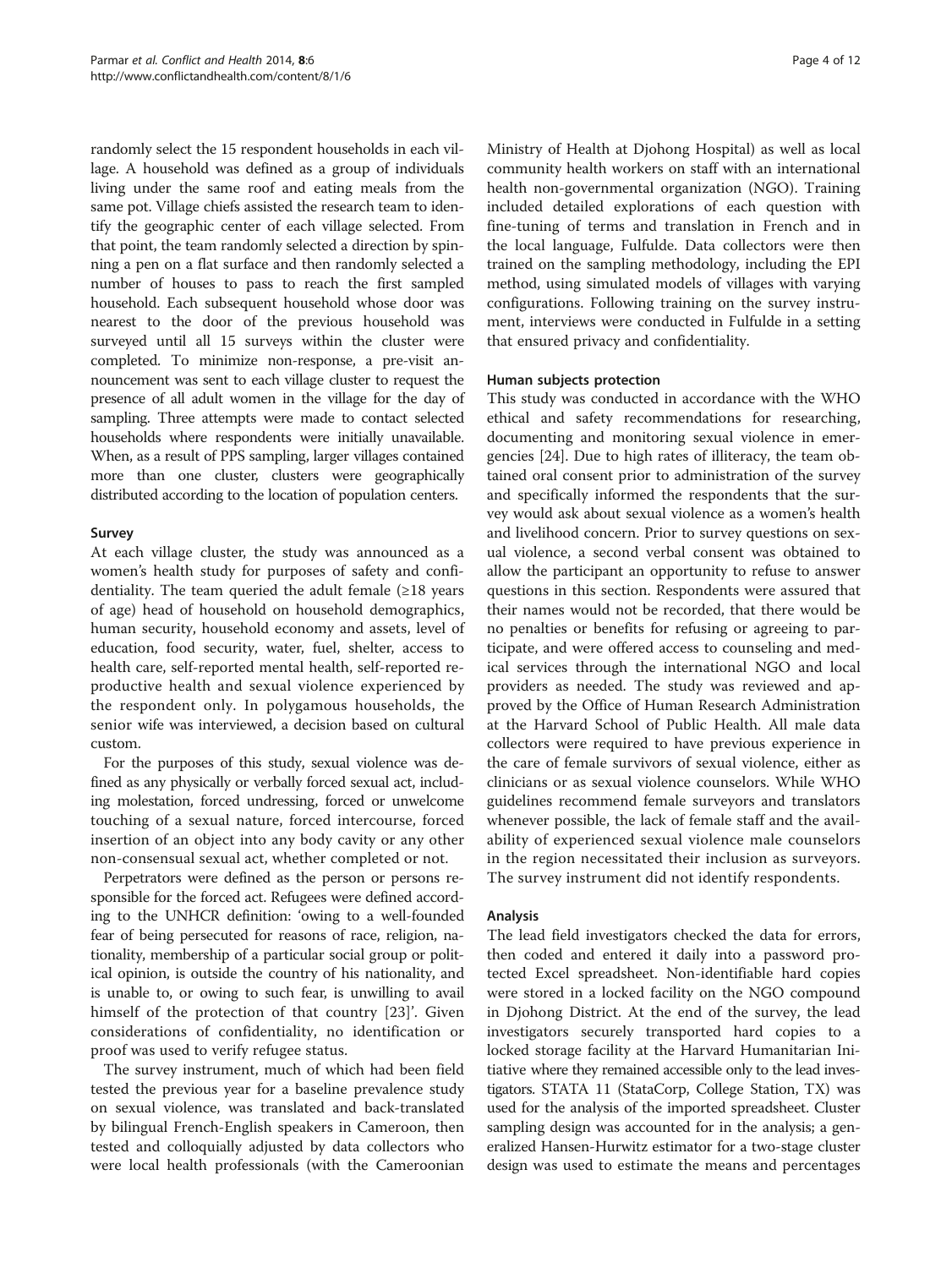and confidence intervals were constructed by calculating the standard error of the generalized Hansen-Hurwitz estimator. Receiver operating curve (ROC) analysis was used to evaluate the predictive value of human security indicators for both lifetime and six-month sexual violence. Three predictive models were analyzed for their ability to predict sexual violence within the refugee and host populations: 1) age and ethnicity; 2) age, ethnicity, time in village, and all human security indicators; and 3) age, ethnicity, time in village and community human security indicators only.

### Results

### **Demographics**

Demographic results for the population in Eastern Cameroon are given in Table 1. Of the 600 randomly selected households, three declined to participate, for an overall response rate of 99.5%. Due to prior notification in each village of the upcoming survey, all female heads of household were present on the days of data collection; all targeted respondents were reached within three visits. Surveyed adult female heads of households included 397 Cameroonians, 191 refugees, eight who classified themselves as 'other', and one who did not respond. Because the study involves comparison of refugee and Cameroonian populations, the nine who either classified themselves as 'other' or did not identify in either group were removed from the analysis. The final sample resulted in 32.5% refugees (95% CI 23.3 - 41.7) and 67.5% Cameroonians (95% CI 58.3 - 76.7), which closely matched the population distribution based on census data from the local government and the UNHCR registration rolls (31% refugee, 69% host population). Respondents ranged from 17 to 99 years of age; mean age of refugee respondents was 35.1 years (95% CI 32.8 - 37.4), while the mean age of Cameroonian respondents was 34.5 years (95% CI 32.7 - 36.2). The mean size of refugee households was 6.6 persons (95% CI 6.0 - 7.2, range 1–17) and the mean size of Cameroonian households was 5.9 persons (95% CI 5.6 - 6.2, range 1–17).

### Human security

Outcomes of respondent's attachment to home indicators are summarized in Table [2](#page-5-0). As expected, refugee respondents had spent significantly less time in their current village than host population respondents: for refugees, a

Table 1 Respondent characteristics

| Characteristic             | Refugees $n = 191$   | Cameroonian n = 397 |
|----------------------------|----------------------|---------------------|
| Proportion of respondents* | $32.5(23.3 - 41.7)$  | $67.5(58.3 - 76.7)$ |
| Mean age                   | $35.1 (32.8 - 37.4)$ | $34.5(32.7 - 36.2)$ |
| Mean household size        | $6.6$ $(6.0 - 7.2)$  | $5.9(5.6 - 6.2)$    |

Data presented as mean % and weighted % (95% CI).

\*Total of 588 respondents.

mean of 3.9 years (95% CI 3.2 - 4.5) as compared to 17.9 years (95% CI 15.7 - 20.1) for host population, or Cameroonian women. Similarly, a slightly larger proportion of Cameroonian women had extended family in the current village (44.7%, 95% CI 36.8 – 52.7 of refugees vs. 59.8% 95% CI 52.8 – 66.9 of Cameroonians), and a significantly larger proportion of Cameroonian households owned land (refugees 68.3%, 95% CI 56.4 – 80.1 vs. Cameroonians 87.6%, 95% CI 81.8 – 93.3). Despite these disparities, greater than 95% of both refugee and host community women reported feeling safe in their current village, and these proportions did not differ between populations (98.4%, 95% CI 96.8 – 100.0 of refugees vs. 95.7%, 95% CI 93.4 - 98.0 of Cameroonians).

Though the proportions varied between refugee and Cameroonian host population, the majority of both belonged to the same four ethnic tribes and shared common religions (Table [3\)](#page-5-0). However, of the refugee respondents, 83.3% (95% CI 74.2 - 89.6) were Muslim and 16.8% (95% CI 10.4 - 25.8) were Christian, while 47.9% of the host population was Muslim (95% CI 36.2 - 59.7) and 52.1% (95% CI 40.3 - 63.8) was Christian.

Household assets included the type of home ('mud brick' considered best quality; 'grass, reeds, sticks, or tarp' the least quality and most temporary). A high proportion of both refugees and host population lived in more permanent mud brick structures (refugees 95.3%, 95% CI 90.6 – 100.0 vs. Cameroonian 98.0%, 95% CI 96.5 – 99.5, Table [4](#page-6-0)). Each population reported similar levels of animal assets (numbers of cows and chickens owned), and the average size of land owned among those who owned land (Table [5](#page-6-0)). Thus, though a higher proportion of Cameroonians owned land, when refugees owned land they owned land in similar amounts, (Table [2\)](#page-5-0). A relatively large proportion of refugees in eastern Cameroon reported land ownership. As shown in Table [5](#page-6-0), both refugees and host population reported a mean of 1.7 days without food in the past month, suggesting nondifferential access to food.

Though confidence intervals overlap, Cameroonian households had a higher average daily income (refugee 842.38 CFA, 95% CI 593.58 – 1091.18 vs Cameroonian 1172.53 CFA, 95% CI 1001.66 – 1343.39). Refugees had access to protected wells in greater proportions (56.0% 95% CI 43.2 – 68.9) than the host population (34.6% 95% CI 22.9 – 46.3) (Table [4](#page-6-0)).

Although both refugee and host populations reported subjective measures of attachment to their community and forming strong relationships within their community in similarly high proportions (Table [6](#page-7-0)), when asked concretely whether they could rely on members of their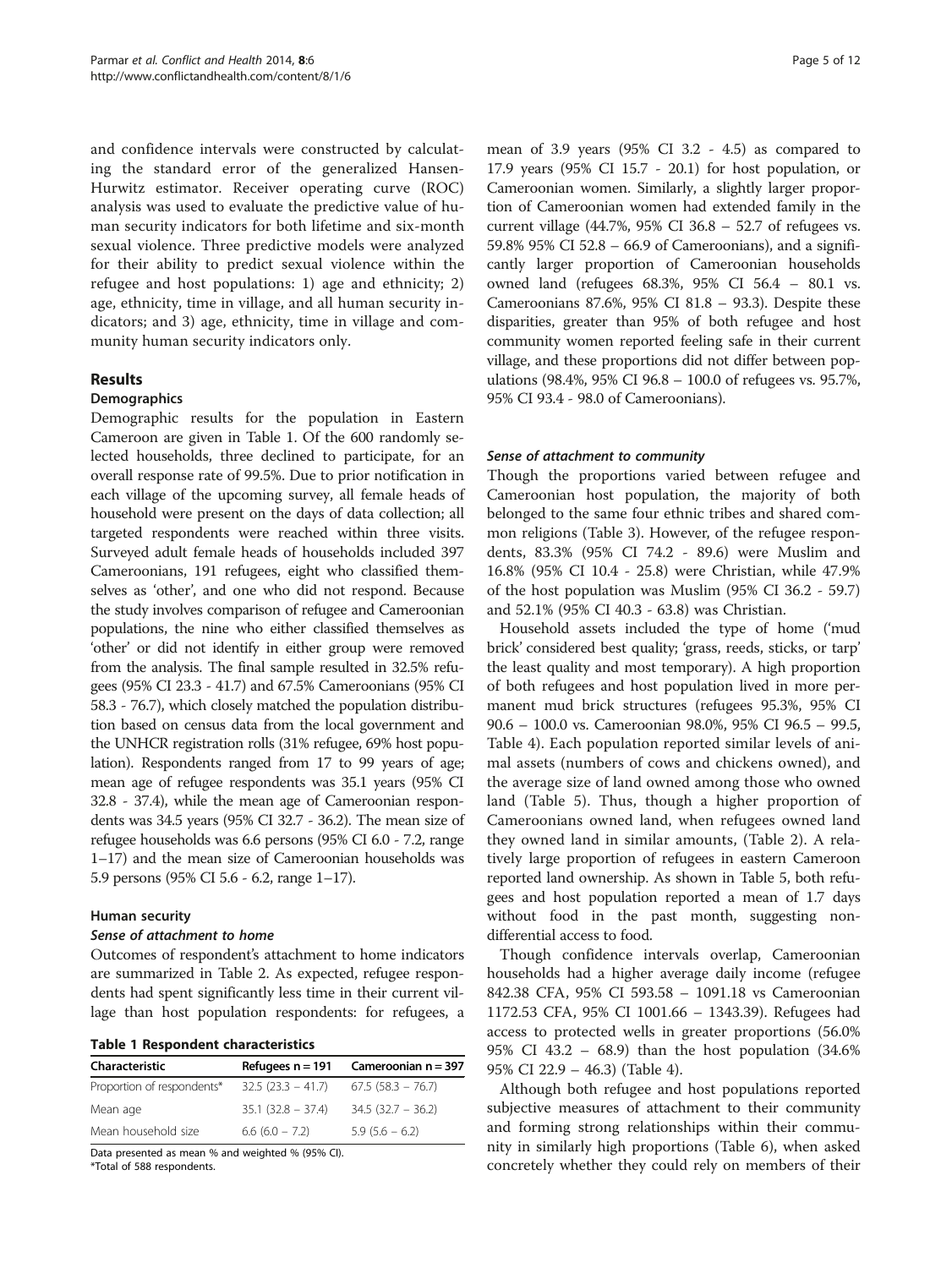<span id="page-5-0"></span>

| Characteristic                                     | Refugee $(n = 190)$ |                      | Refugee % (95% CI) Cameroonian (n = 396) | Cameroonian % (95% CI)   |
|----------------------------------------------------|---------------------|----------------------|------------------------------------------|--------------------------|
| Years in village                                   | 190.                | $3.9(3.2 - 4.5)$     | 396                                      | $17.9(15.7 - 20.1)$      |
| Does your extended family live in this village? 85 |                     | $44.7 (36.8 - 52.7)$ | 237                                      | $59.8(52.8 - 66.9)$      |
| Do you own land?                                   | 129*                | $68.3(56.4 - 80.1)$  | $345^{\circ}$                            | $87.6$ ( $81.8 - 93.3$ ) |
| I feel safe in this village                        | 188 <sub>±</sub>    | $98.4(96.8 - 100)$   | 379                                      | $95.7(93.4 - 98.0)$      |

Data presented as mean % and weighted % (95% CI) of those who stated 'yes', with exception of first row reporting years, as noted.

\*of 189 refugees.

^of 394 Cameroonians.

±of 191 refugees.

community for assistance, answers differed: though confidence intervals overlapped in many cases. While 30.2% (95% CI 20.5 – 39.8) of refugees believed a noncommunity family member would help them with money if they needed it, 47.0% (95% CI 39.6 – 54.3) of Cameroonians believed they could reach out to members of their community for financial assistance. When asked if they could rely on someone in the village for help if they were alone, 39.6% (95% CI 29.4 – 49.7) of refugees reported they could while a higher proportion of Cameroonians, 56.2% (95% CI 49.5 – 62.9), believed a community member would come to their aid. When asked specifically if a non-family villager would take them to the hospital if they became sick, a lower proportion of refugees believed they would (40.4%, 95% CI (29.5 – 51.4) compared to the native Cameroonians (59.7%, 95% CI 52.3 – 67.1).

Though measures of attachment to community differed between refugees and Cameroonians, both had similarly high measures with respect to a positive sense of future. Similar proportions of refugees and Cameroonians indicated that they would like to 'grow old' in their current village, that their children would live in their current village in ten years, and that their children would work in their current village in ten years (Table [7](#page-7-0)). Over 98% of both refugees and Cameroonians believed

they would be using their land in two years, and over 90% plan to stay in their current village. These data suggest that the majority of refugees in Eastern Cameroon were not planning to return to CAR at the time of this study.

### Sexual violence

Female heads of household were asked whether or not they had experienced sexual violence during their lifetimes or during the past six months. A complete report on the prevalence of sexual violence in this population has been previously published [[17\]](#page-11-0); a selection of these data are presented here to highlight the context of human security measures.

Lifetime prevalence of sexual violence among all Djohong district female heads of household was 35.2% (95% CI 28.7 - 42.2), 206 of the 597 respondents (Table [8\)](#page-8-0). Among the female refugee population, 40.8% (95% CI 31.5 - 50.8) reported at least one episode of sexual violence during their lifetimes, and 32.4% (95% CI 25.2 - 40.5) of Cameroonian female heads of household reported at least one episode of sexual violence during their lifetimes (Table [9\)](#page-8-0). The prevalence of sexual violence over the last six months (of those women who reported a sexually violent event) was nearly identical: 39.0% (95% CI 21.7 - 59.6) for refugee women and 38.3% (95% CI 28.4 - 49.2) for Cameroonian women.

| Table 3 Human security outcomes: sense of attachment to community, ethnicity |  |  |  |  |  |
|------------------------------------------------------------------------------|--|--|--|--|--|
|------------------------------------------------------------------------------|--|--|--|--|--|

| Characteristic   | Refugee ( $n = 191$ ) | Refugee % (95% CI)  | Cameroonian (n = 397) | Cameroonian % (95% CI) |
|------------------|-----------------------|---------------------|-----------------------|------------------------|
| <b>Ethnicity</b> |                       |                     |                       |                        |
| Mbororo          | 106                   | $55.5(43.8 - 66.6)$ | 39                    | $9.8(6.3 - 15.1)$      |
| Gbaya            | 27                    | $14.1 (9.3 - 21.0)$ | 214                   | $53.9(40.2 - 67.1)$    |
| Fulbe            | 20                    | $10.5$ (5.5 - 19.0) | 83                    | $20.9(13.3 - 31.4)$    |
| Poulo            | 21                    | $11.0$ (5.5 – 20.9) | 22                    | $5.5(3.2 - 9.5)$       |
| Pana             | 6                     | $3.1(1.0 - 9.5)$    | 10                    | $2.5(0.9 - 6.4)$       |
| Other            | 11                    | $5.8$ (2.8 - 11.6)  | 29                    | $7.3$ (3.6 - 14.2)     |
| Religion         |                       |                     |                       |                        |
| Muslim           | 159                   | $83.3(74.2 - 89.6)$ | 190                   | $47.9(36.2 - 59.7)$    |
| Christian        | 32                    | $16.8(10.4 - 25.8)$ | 207                   | $52.1 (40.3 - 63.8)$   |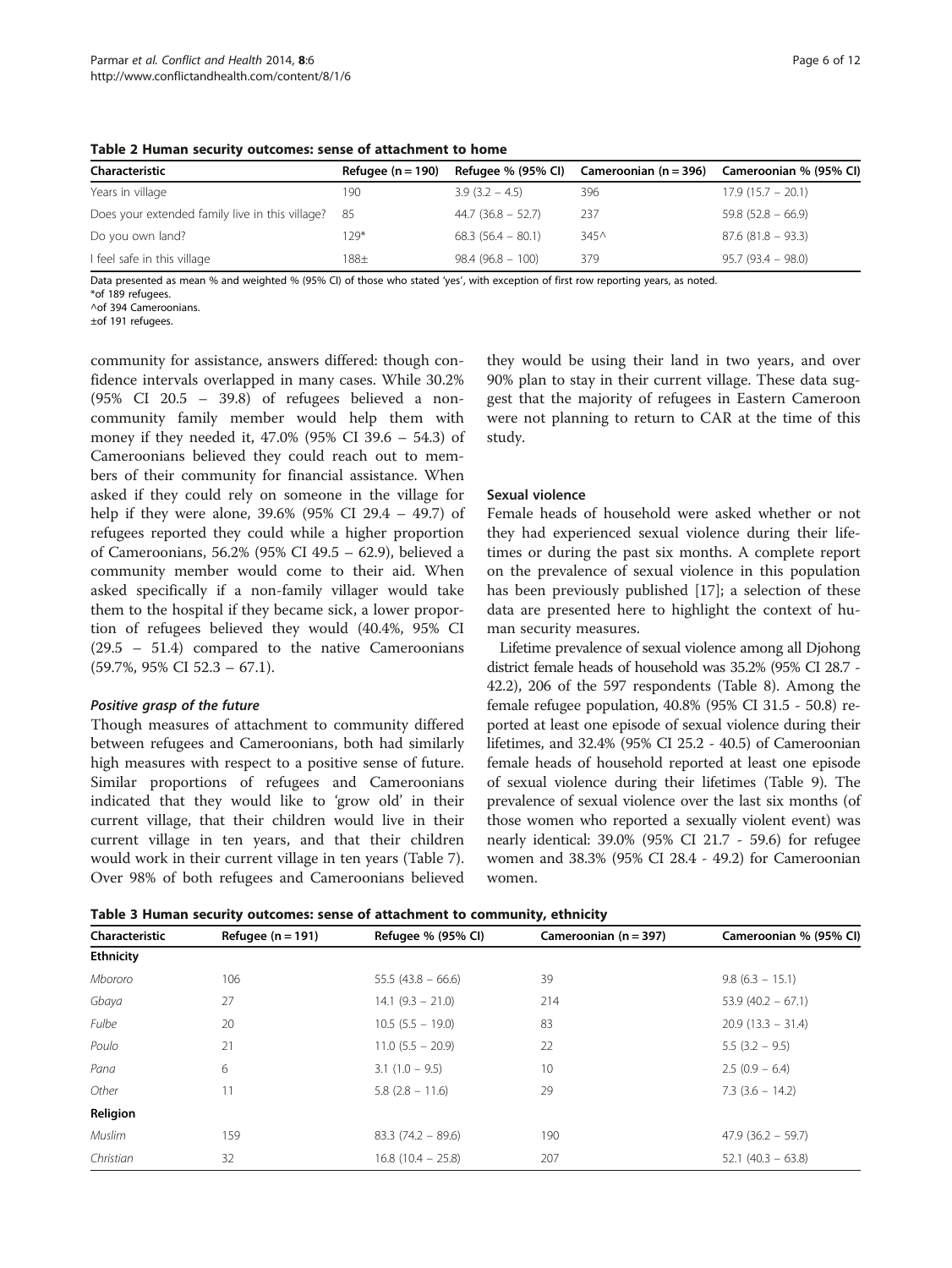| iwwie i limiiwii seemily owlednich school of wilmeningiil lo ediliinmiilyj libiile |                       |                     |                         |                        |
|------------------------------------------------------------------------------------|-----------------------|---------------------|-------------------------|------------------------|
| Characteristic                                                                     | Refugee ( $n = 191$ ) | Refugee % (95% CI)  | Cameroonian $(n = 396)$ | Cameroonian % (95% CI) |
| Water comes from a protected well                                                  | 107                   | $56.0(43.2 - 68.9)$ | 137                     | $34.6$ (22.9 – 46.3)   |
| Home is a made from mud brick                                                      | 182                   | $95.3(90.6 - 100)$  | 388                     | $98.0(96.5 - 99.5)$    |
| Home is made of grass, reeds, sticks or tarp 9                                     |                       | $4.7(0 - 9.4)$      |                         | $2.0(0 - 3.5)$         |

<span id="page-6-0"></span>Table 4 Human security outcomes: sense of attachment to community, home

Data presented as mean % and weighted % (95% CI).

Among the 206 surveyed female heads of household who reported an incident of sexual violence during their lifetime, 64% (95% CI 54.3 - 72.5) reported that the perpetrator was their husband or partner. For refugee female heads of households, 52.0% (95% CI 35.4 - 68.1) of sexual violence was perpetrated by a husband or partner compared to 71.1% (95% CI 61.0 - 79.5) for Cameroonian female heads of households.

The second most commonly identified perpetrators were soldiers/rebels or coupeurs de route. Of the 206 respondents who reported at least one incident of sexual violence during their lifetimes, 17.1% (95% CI 10.7 - 26.1) reported this type of perpetrator. Furthermore, this perpetrator was more commonly reported by refugee women, 39.0% (95% CI 25.6 - 54.2) compared to the host population 3.9% (95% CI 1.4 - 10.5). A total of eight female refugee heads of household reported multiple perpetrator sexual violence by soldiers/rebels and coupeurs de route.

Of the 206 female heads of household who reported sexual violence, 41 (20.0%, 95% CI 14.2 - 27.5) experienced sexual violence perpetrated by a friend or member of their community. Refugee survivors of sexual violence described the perpetrator as a friend or member of their community 15.6% (95% CI 8.3 - 27.2) of the time, while the affected female host population reported the perpetrator as friend or member of their community 21.2% (95% CI 13.9 - 32.8) of the time. Among refugees who reported sexual violence, 37.7% (95% CI 22.9 - 52.5) reported multiple perpetrators, while 6.3% (95% CI 1.6 - 10.9) of the host population who survived sexual violence reported multiple perpetrators.

A majority of both refugee and host population sexual violence survivors had not reported these events to the authorities. Only 24.7% (95% CI 13.8 - 40.1 of refugee women and 6.3% (95% CI 3.1 - 12.4) of host population sexual violence survivors had reported this sexual violence to any authority. Fourteen women surveyed, including eight refugees and six Cameroonians, reported 'punishment' for their perpetrators. These 'punishments' included being forced to marry the victim, payment, and in only three cases incarceration [[17](#page-11-0)].

# Predictive value of human security indicators for genderbased violence

The ability of human security indicators to predict the presence or absence of lifetime and six-month sexual violence was determined using receiver operating characteristic (ROC) analysis. The ROC curves, as shown in Figures [1](#page-9-0) and [2,](#page-9-0) are generated using a five-fold crossvalidation technique repeated 100 times. For each repetition, the folds are averaged to produce a single estimated ROC curve, and the 100 estimated ROC curves are averaged to produce an overall ROC curve. Figures [1](#page-9-0) and [2](#page-9-0) plot the ROC curves and the overall ROC curve (in bold) for lifetime and six-month prevalence of sexual violence, respectively, for three nested predictive models. The first model, titled 'Base Model', regresses sexual violence on predictors that include only age and ethnicity and achieves an area under the curve (AUC) of 0.62 and 0.64 for lifetime and six-month prevalence of sexual violence. The second model, titled 'Base Model + Social Human Security Indicators', contains the addition of sense of attachment to community human security indicators, and only achieves an AUC of 0.64 and 0.73 for lifetime and six-month prevalence of sexual violence respectively. The third model, titled 'Base Model + All Human Security Indicators', incorporates all human security factors (home, community, and future); however, these predictors did not improve prediction accuracy over the previous model (AUC of 0.62 and 0.71 for lifetime and six-month, respectively). Models 2 and 3 produced 'poor' and 'fair' predictions for the presence of lifetime or six month sexual violence, respectively, and

Table 5 Human security outcomes: sense of attachment to community, assets

| Characteristic                       | Refugee n | Refugee mean (95% CI)     | Cameroonian n | Cameroonian mean (95% CI)   |
|--------------------------------------|-----------|---------------------------|---------------|-----------------------------|
| Average daily income, CFA            | 188       | 842.38 (593.58 - 1091.18) | 394           | 1172.53 (1001.66 - 1343.39) |
| Average size of land owned, hectares | 187       | $1.54(0.38 - 2.69)$       | 397           | $1.26(0.68 - 1.83)$         |
| Cows owned by household              | 191       | $6.6(0.2 - 12.9)$         | 396           | $6.2$ (3.9 – 8.5)           |
| Chickens owned by household          | 191       | $2.3(1.5 - 3.2)$          | 396           | $2.3(1.6 - 3.0)$            |
| Day without food in the past month   | 191       | $1.7(1.6 - 1.8)$          | 395           | $1.7(1.7 - 1.8)$            |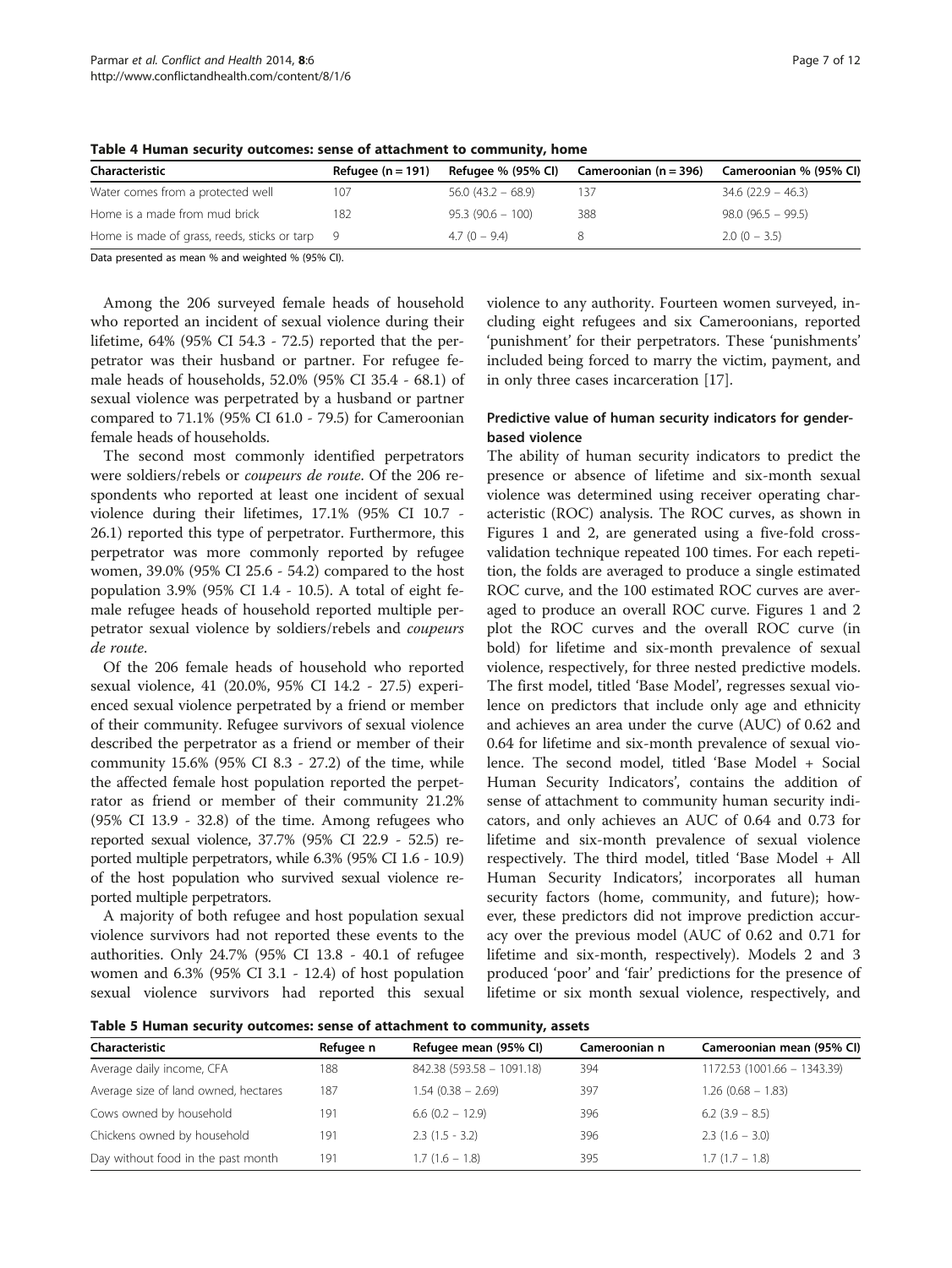<span id="page-7-0"></span>

| Characteristic                                                                              | Refugee*  | Refugee % (95% CI)** | Cameroonian* | Cameroonian % (95% CI)** |
|---------------------------------------------------------------------------------------------|-----------|----------------------|--------------|--------------------------|
| If I was alone in this village someone would help                                           | 74 (187)  | $39.6$ (29.4 – 49.7) | 222 (395)    | $56.2(49.5 - 62.9)$      |
| If I needed money, someone in this village other than<br>family would help                  | 57 (189)  | $30.2(20.5 - 39.8)$  | 185 (394)    | $47.0(39.6 - 54.3)$      |
| If I needed urgent medical care, non-family villagers<br>would take me to the hospital      | 76 (188)  | $40.4(29.5 - 51.4)$  | 234 (392)    | $59.7(52.3 - 67.1)$      |
| I feel attached to the community in this village                                            | 173 (191) | $90.6(86.1 - 95.1)$  | 359 (395)    | $90.9(86.2 - 95.6)$      |
| The members of my community form strong relationships<br>and rely on each other for support | 134 (190) | $70.5(61.3 - 79.8)$  | 299 (396)    | $75.5(68.0 - 83.0)$      |

\*Data presented as # of affirmative responses (# total responses).

\*\*Data presented as mean % and weighted % (95% CI).

only a modest gain in prediction over model 1, which used no human security indicators. These results provide evidence for the need to collect data that directly quantifies the level of sexual violence in a community.

### **Discussion**

Refugees and host population report similar levels of human security in terms of attachment to home, community, and a positive grasp of the future. Though some human security indicators differ between these populations, overall they reflect a relatively stable population at the time of this study, where refugees not only feel safe but also have access to land, livelihoods, clean water, shelter, and wish to remain in their newly adopted villages for many years to come. Refugees appeared to be able to attain stability and security in Eastern Cameroon in fact, though the proportion of refugees that owned land was lower than the proportion of host population that owned land, refugees and Cameroonians who owned land owned in similar amounts, suggesting equal opportunity to grow livelihoods between the two groups. Similarly, refugees had equal levels of assets as many host population households. Refugees and Cameroonians were both similarly attached to their villages, desiring to stay in the same village well into the future.

However, despite the unusual and encouraging stability and egalitarian quality of these human security findings, these human security indicators missed an epidemic of sexual violence that endangered the lives and health of refugee and host population women. ROC analysis

shows that human security indicators measured in this study did not uncover either lifetime or six-month sexual violence. These data suggest that current, genderblind means of describing human security are missing serious threats to the safety of one half of the population. If human security is 'concerned with the protection of people from critical and life-threatening dangers' [\[25](#page-11-0)], this presents a major gap.

Why is it crucial that measures of human security be sensitive to gender? A robust body of evidence has explicitly linked measures of gender inequity and violence against women, including intimate partner and domestic violence, to higher levels of conflict [[8,12,](#page-10-0)[26-29](#page-11-0)]. Much of this work has been done by Caprioli, whose analyses have shown that increased domestic gender equity has a pacifying effect on state behavior at an international level [[26\]](#page-11-0), and that states with higher levels of gender equality are less likely to resort to violence first in resolving international disputes [\[27\]](#page-11-0). Caprioli went on in 2005 to link lower levels of gender equity to higher rates of internal conflict [[8\]](#page-10-0), and more violent conflict [\[28](#page-11-0)]. Melander reproduced these findings, demonstrating that societies with higher female representation in parliament and higher female to male education attainment ratios have lower levels of internal conflict [[12](#page-10-0)]. There are several theories as to why this may be true. Some suggest that a tendency toward peaceful behavior is associated with a tolerance of the rights of others [\[29\]](#page-11-0), while others cite that states with a tendency toward inequity and oppression are inherently likely to be more violent both

|  |  |  | Table 7 Human security outcomes: sense of future |  |  |
|--|--|--|--------------------------------------------------|--|--|
|--|--|--|--------------------------------------------------|--|--|

| Characteristic                                    | Refugee*  | Refugee % (95% CI)** | Cameroonian* | Cameroonian % (95% CI)** |
|---------------------------------------------------|-----------|----------------------|--------------|--------------------------|
| want to grow old and die in this village          | 159 (191) | $83.2(77.7 - 88.8)$  | 322 (395)    | $81.5(76.6 - 86.5)$      |
| My children will live in this village in 10 years | 158 (190) | $83.2(77.3 - 89.0)$  | 297 (389)    | $76.3(70.8 - 81.9)$      |
| My children will work in this village in 10 years | 141 (190) | $74.2(66.3 - 82.1)$  | 247 (389)    | $63.5(55.5 - 71.5)$      |
| I will use my land in 2 years                     | 153 (156) | $98.1(97.2 - 99.8)$  | 325 (330)    | $98.5(96.0 - 100)$       |
| plan to stay here                                 | 172 (188) | $91.5(86.8 - 96.2)$  | 354 (389)    | $91.0(87.8 - 94.2)$      |

\*Data presented as # of affirmative responses (# total responses).

\*\*Data presented as mean % and weighted % (95% CI).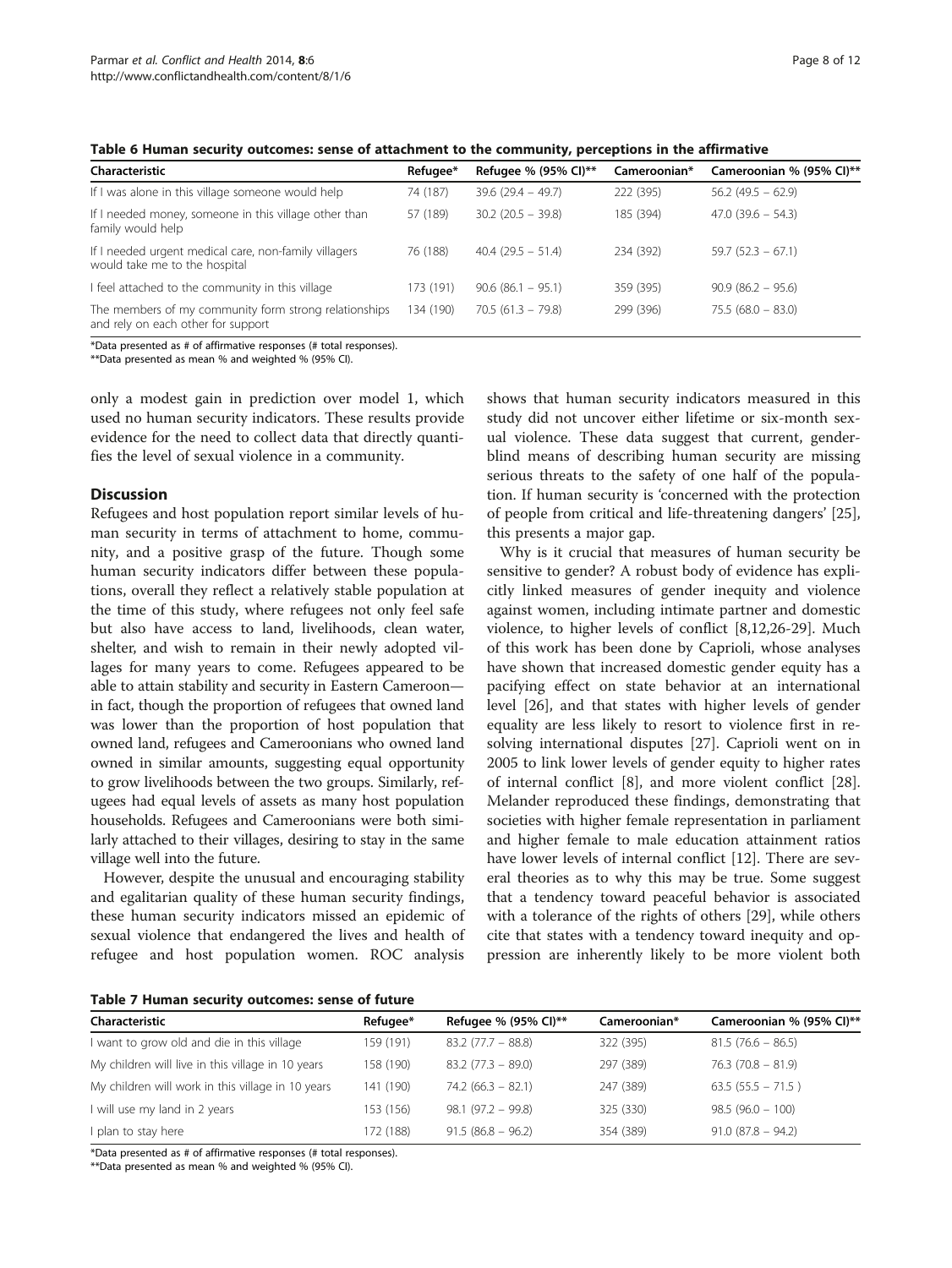### <span id="page-8-0"></span>Table 8 Sexual violence, total population

| Characteristic                                               | # with characteristic | <b>Total respondents</b> | Weighted % $(95%$ CI)* |
|--------------------------------------------------------------|-----------------------|--------------------------|------------------------|
| Lifetime prevalence                                          | $206***$              | 589                      | $35.2$ (28.7 - 42.2)   |
| Perpetrator                                                  |                       |                          |                        |
| Husband                                                      | 131                   | $205***$                 | $64.0$ (54.3 – 72.5)   |
| Friend or Member of the Community                            | 41                    | 205                      | $20.0$ (14.2 – 27.5)   |
| Soldier/rebel or coupeurs de route***                        | 35                    | 205                      | $17.1(10.7 - 26.1)$    |
| <b>Unknown</b>                                               | 6                     | 205                      | $2.9(1.2 - 7.2)$       |
| Estimated population-wide sexual violence by partner/husband | 131                   | 588                      | $22.3(17.1 - 28.5)$    |

\*Data presented as mean % and weighted % (95% CI).

\*\*206 women answered 'yes' when asked about sexual violence, however one respondent declined to provide any further information. Thus, further analyses are on 205 respondents.

\*\*\*8 respondents reported both soldiers/rebel and coupers de route with regards to episodes of sexual violence by multiple perpetrators. Soldiers/rebels and coupers de route were combined based on qualitative data collected by the authors that suggests overlap among these groups in Northwest CAR.

internally and internationally [[8,11\]](#page-10-0). Violence against women not only has implications for the human security of half of the world's population, it has consequences for the stability of the state.

Human security indicators represent current feelings of respondents, and thus are not likely to be sensitive to distant events. Lifetime sexual violence could have occurred any time over the respondent's lifetime, and in either CAR or Cameroon, making it difficult to interpret the meaning of high human security indicators in the context of a high prevalence of lifetime sexual violence. However, human security indicators were also not associated with any meaningful association with sexual violence during the past six months, suggesting an insensitivity of this model to a major threat to the security and health of women and girls. Further, lifetime and six month prevalence for sexual violence reported by both women in the CAR and Cameroon were similar, and both proportions were substantial. Sexual violence represents one extreme manifestation of gender inequity—this level of violence is likely to be associated with other manifestations, including limited access to education

and access to justice. Low levels of literacy, low rates of completion of primary and secondary school education, poor access to justice for survivors of sexual violence, and high rates of early marriage were outlined in a previous publication focused on sexual violence findings of this study [[17](#page-11-0)]. Thus, sexual violence against women represents a proxy indicator—it suggests that gender inequity has real human security consequences in this population, consequences that are not captured by this quantitative model, and consequences that extend beyond sexual violence itself.

These data also confirm what was described in the report of the Human Security Research Group published in 2012 [\[30](#page-11-0)]. This report outlined data suggesting that rape as a weapon of war, while important in many contexts, does not constitute the majority of rape faced by women in conflict. The findings of this report support this assertion [Tables 8 and 9], as the majority of women who experienced sexual violence reported that the perpetrator was their intimate partner (64.0%, 95% CI 54.3-72.5) and the second most common perpetrator was a friend or member of the community (20.0%, 95% CI 14.2-27.5). The

| Table 9 Sexual violence, broken down by Refugee vs Cameroonian |  |  |  |  |
|----------------------------------------------------------------|--|--|--|--|
|----------------------------------------------------------------|--|--|--|--|

| Characteristic                        | Refugee $n = 77$ | Refugee % (95% CI)*  | Cameroonian $n = 128$ | Cameroonian % (95% CI)* |  |  |
|---------------------------------------|------------------|----------------------|-----------------------|-------------------------|--|--|
| Lifetime prevalence                   | 78** (191)       | $40.8$ (31.5 - 50.8) | 128 (395)             | $32.4(25.2 - 40.5)$     |  |  |
| Sexual violence in the past 6 months  | 30               | $39.0(21.7 - 59.6)$  | 49                    | $38.3(28.4 - 49.2)$     |  |  |
| Perpetrator                           |                  |                      |                       |                         |  |  |
| Husband                               | 40               | $52.0$ (35.4 - 68.1) | 91                    | $71.1 (61.0 - 79.5)$    |  |  |
| Member of my family                   | $\Omega$         |                      |                       | $0.8(0-6)$              |  |  |
| Friend or Member of the Community     | 12               | $15.6(8.3 - 27.2)$   | 28                    | $21.2(13.9 - 32.8)$     |  |  |
| Soldier/rebel or coupeurs de route*** | 30               | $39.0$ (25.6 - 54.2) | 5                     | $3.9(1.4 - 10.5)$       |  |  |
| Unknown                               | 3                | $3.9(1.3 - 11.5)$    | 3                     | $2.3$ (0.7 – 7.3)       |  |  |
| Multiple perpetrators                 | 29               | $37.7(22.9 - 52.5)$  | 8                     | $6.3(1.6 - 10.9)$       |  |  |
|                                       |                  |                      |                       |                         |  |  |

\*Data presented as mean % and weighted % (95% CI).

\*\*The above respondent identified as 'refugee', thus further analyses are on 77 refugees only.

\*\*\*8 people said both soldiers/rebel and coupers de route in a multiple perp sexual violence. Soldiers/rebels and coupers de route were combined based on qualitative data collected by the authors that suggests overlap among these groups in Northwest CAR.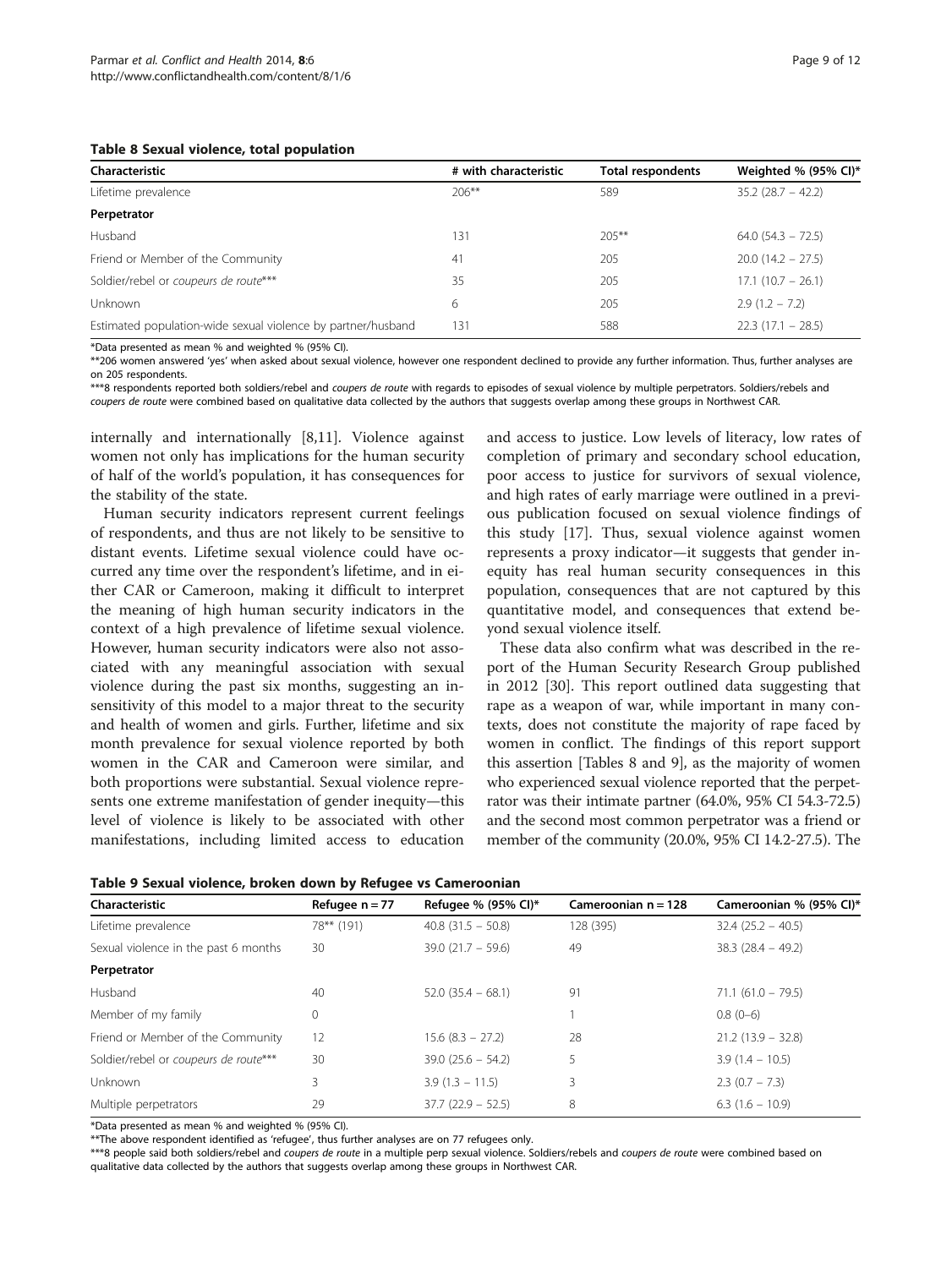<span id="page-9-0"></span>

group identified as 'combatants' - soldiers, rebels, and coupers de route—who, in most conflict contexts, would be the focus of sexual violence related insecurity—constituted a comparatively less commonly reported perpetrator (17.1%, 95% CI 10.7-26.1). When disaggregated data is examined [Tables [8](#page-8-0) and [9](#page-8-0)], data show that while refugees report a higher proportion of sexual violence at the hands of combatants (39%, 95% CI 25.6-54.2) than Cameroonian women, refugees still report that a majority of the perpetrators of sexual violence are known to them (intimate partners: 52%, 95% CI 35.4-68.1: friends/community members: 15.6%, 95% CI 8.3-27.2). Based on these



findings, we estimate 22.3% (95% CI 17.1-28.5) of all women in Djohong District, Cameroon have endured sexual violence by their intimate partner during their lifetimes. Several authors have reported high rates of sexual violence in times of conflict [\[31-34](#page-11-0)], and as suggested by the Human Security Research Group, much of that occurs at the hands of intimate partners and community members. While a focus on sexual violence perpetrated by armed forces remains important, the much more common epidemic of violence perpetrated by intimate partners and community members against women must also be addressed, particularly given that this violence presents risks not only for the affected women but for the development and maintenance of their communities and the world as a whole.

Several measures have been developed to understand gender equity at the country level, including UN Women's Indicators and Statistics Database, GenderStats, and the World Economic Forum's Gender Gap Project, and many studies analyze other measures including female to male education attainment ratio, female representation in parliament, life expectancy, literacy, and participation in democracy. However as Hudson points out, these do not include measures of physical violence against women [[29](#page-11-0)]. These are also aggregated sources at the country level, and not likely to aid in a nuanced understanding of community level human security, as is the goal of the Leaning and Arie model.

Based on the findings of this study, we suggest that, at a minimum, measures of human security should include prevalence of sexual violence at the hands of all types of perpetrators, including both combatants and noncombatants. Additionally, measures of gender inequality that have been previously linked to conflict in other research (female participation in parliament and female to male higher education attainment ratio) should be included in human security frameworks.

### Limitations

All interviews were conducted privately in their homes in the respondent's preferred language. Nuanced understanding of questions at the household level could be distorted in the course of translation and risked being asked differently in Fulfilde across data collectors. Though all efforts were made to ensure the respondents privacy at the time of the interview, it is possible that women felt reluctant to report sexual violence given strong social stigma associated with sexual violence. Whenever possible, respondents were interviewed by women, however, several members of the surveying team were male, due to limitations in availability of experienced multilingual staff. Although the few male data collectors had prior experience in medical and psychological intake of sexual violence survivors, it is possible that women felt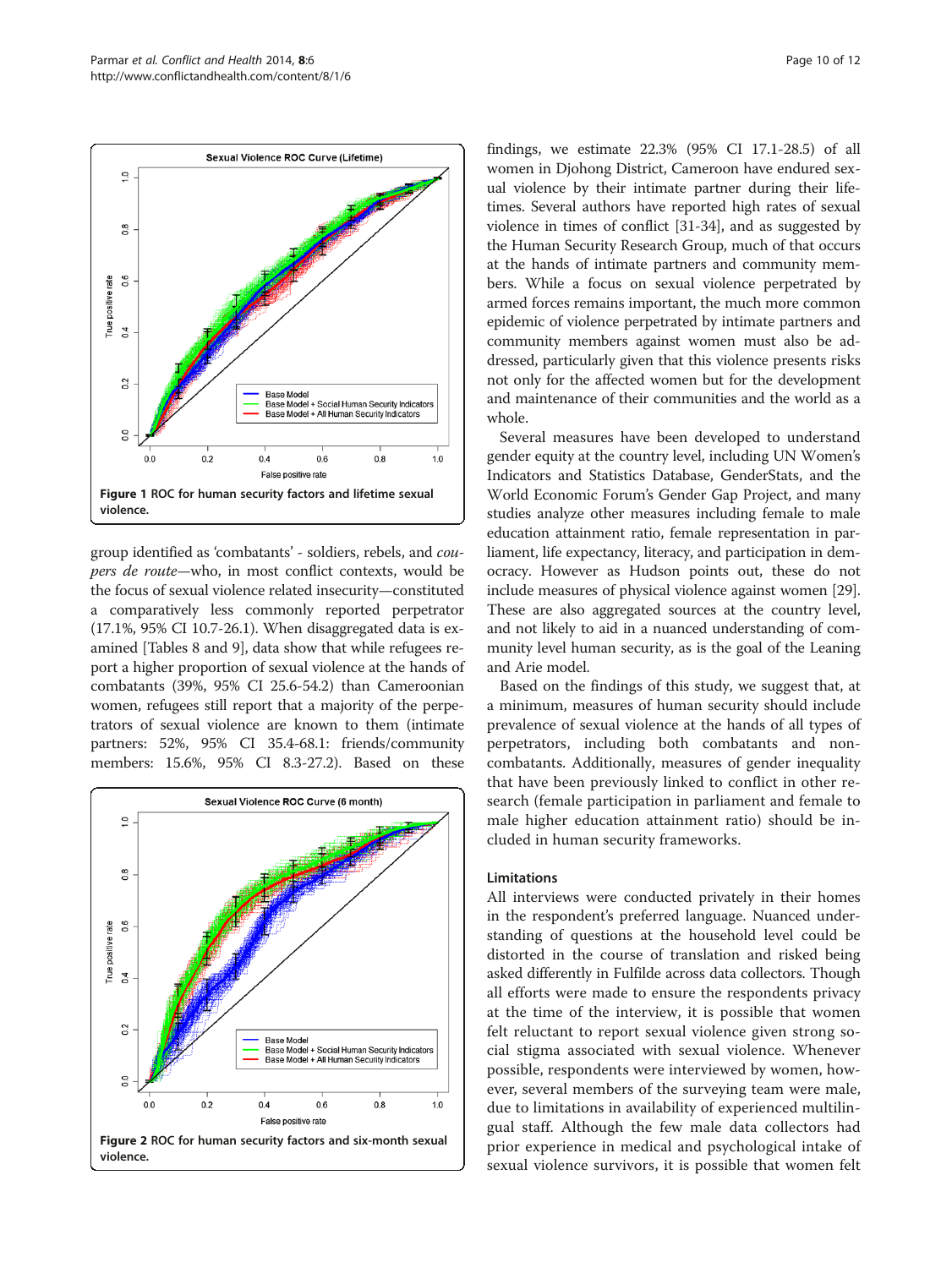<span id="page-10-0"></span>less comfortable reporting their experiences with sexual violence to them regardless. We proceeded with male data collectors based on the acceptance in this community of male sexual violence counselors in a pre-existing international NGO program on sexual violence. Although female data collectors are recommended according to WHO guidelines [\[24\]](#page-11-0), several studies have successfully engaged male data collectors in similar research [[19](#page-11-0),[33](#page-11-0)]. As all data reported here refer to the respondent's last episode of sexual violence, it is likely that these statistics underrepresent the true burden of sexual violence in this community. Results are specific to refugee and host population female heads of household over the age of 18 only, thus results cannot be generalized to all women in the region and are likely biased towards the experiences of older women. Given these female heads of household tend to be first wives in polygamous households, this study represents the experiences of this group of women primarily. Arguably any form of sexual violence could affect human security and data was not collected on men or children.

Several of the data collectors were NGO sexual violence program staff and thus known to be affiliated with these programs. Although interviewers were carefully trained to emphasize that no aid or compensation would be given for participation in the survey, it is possible respondents may have altered their responses. Respondents may either have reported themselves to be refugees in the interests of obtaining services, or Cameroonians in order to avoid stigma. Given the anonymous nature of this survey and initial disclosure regarding aid and compensation, we do not feel it is likely that this issue significantly impacted responses.

Human security indicators were developed by the research team based on the Leaning-Arie model, used during a 2009 iteration of a population based survey in the region and refined based on the results. Outcomes are self-reported, thus assets, income, and land holdings were not verified objectively.

# Conclusion

This study suggests that in order to move toward an effective, accurate, and predictive quantitative measure of human security, measures of sexual and gender based violence must be included. A gender-inclusive model would not only ensure accurate measurement of what remains one of the main threats to women's security, namely violence against women and girls both as a result of war and as a result of rape and physical violence in their homes and communities, but it would ensure a more sensitive means of understanding a community's and state's propensity toward violence. This will ultimately not only move us toward increasing the safety of women and girls, it could ultimately lead to a more secure and peaceful world.

### Competing interests

The authors have no competing interests to declare.

### Authors' contributions

PKP was involved in study design, data acquisition and analysis of data, and primarily drafted the manuscript. PA was involved in field data acquisition, analysis of data, and manuscript preparation. JS was involved in analysis of data and manuscript preparation. RG directed statistical analysis of data and was involved in manuscript preparation. PGG was involved in study design, analysis of data, and manuscript preparation. All authors read and approved the final manuscript.

### Acknowledgements

The research team wishes to acknowledge the substantive input of Dr. Jennifer Leaning on developing the indicators that define the human security model.

### Author details

<sup>1</sup> Harvard Humanitarian Initiative, Harvard University, Cambridge, MA, USA 2 Division of Emergency Medicine, Harvard Medical School, Brigham & Women's Hospital, Boston, MA, USA. <sup>3</sup>Global Health and Population, Harvard School of Public Health, Boston, MA, USA. <sup>4</sup> Division of Emergency Medicine, Yale School of Medicine & Yale New Haven Hospital, New Haven, CT, USA. 5 Department of Biostatistics, Harvard School of Public Health, Boston, MA, USA. <sup>6</sup>Department of Obstetrics and Gynecology, Harvard Medical School, Beth Israel Deaconess Medical Center, Boston, MA, USA. <sup>7</sup>Division of Women Health, Harvard Medical School, Brigham and Women's Hospital, Boston, MA, USA.

### Received: 24 October 2013 Accepted: 23 April 2014 Published: 7 May 2014

### References

- 1. UNDP: Human Development Report. In Book Human Development Report. Oxford University Press; 1994.
- 2. Axworthy L: A new scientific field and policy lens. Secur Dialog 2004, 35:348–349.
- 3. Paris R: Human security: paradigm shift or hot air? Int Secur 2001, 26:87–102.
- 4. McDonald M: Human security and the construction of society. Global Soc 2010, 16:277–295.
- 5. King G, Murray C: Rethinking human security. Polit Sci Q 2000, 116:585–610.
- 6. Hastings DA: From Human Development to Human Security: A Prototype Human Security Index. In Book From Human Development to Human Security: A Prototype Human Security Index. United Nations Economic and Social Commission for Asia and the Pacific; 2009.
- 7. Blanchard EM: Gender, international relations, and the development of feminist security theory. Signs 2003, 28:1289–1312.
- 8. Caprioli M: Primed for violence: the role of gender inequality in predicting internal conflict. Int Stud Q 2005, 49:161-178.
- 9. Harcourt W: Literature Review on Gender and Fragility. In Book Literature Review on Gender and Fragility. European Report on Development; 2009.
- 10. Leaning J, Arie S: Human security: a framework for assessment in conflict and transition. HCPDS Working Paper Series 2001, 11(8):1–73.
- 11. Fearon JD: Governance and Civil War Onset. In Book Governance and Civil War Onset. Stanford University; 2010.
- 12. Melander E: Gender equality and intrastate armed conflict. Int Stud Q 2005, 49:695–714.
- 13. UNHCR chief puts spotlight on Central African refugees in Cameroon. <http://www.unhcr.org/4b9108f26.html>.
- 14. CENTRAL AFRICAN REPUBLIC-CAMEROON: CAR refugees in Cameroon fear returning home. [http://www.irinnews.org/report/75567/central-african](http://www.irinnews.org/report/75567/central-african-republic-cameroon-car-refugees-in-cameroon-fear-returning-home)[republic-cameroon-car-refugees-in-cameroon-fear-returning-home.](http://www.irinnews.org/report/75567/central-african-republic-cameroon-car-refugees-in-cameroon-fear-returning-home)
- 15. Security Council Report, 2010. Central African Republic historical chronology. [http://www.securitycouncilreport.org/chronology/central](http://www.securitycouncilreport.org/chronology/central-african-republic.php?page=all&print=true)[african-republic.php?page=all&print=true](http://www.securitycouncilreport.org/chronology/central-african-republic.php?page=all&print=true).
- 16. CAR: Struggling to Undo the Damage of Sexual Violence. [http://www.](http://www.irinnews.org/printreport.aspx?reportid=77552) [irinnews.org/printreport.aspx?reportid=77552](http://www.irinnews.org/printreport.aspx?reportid=77552).